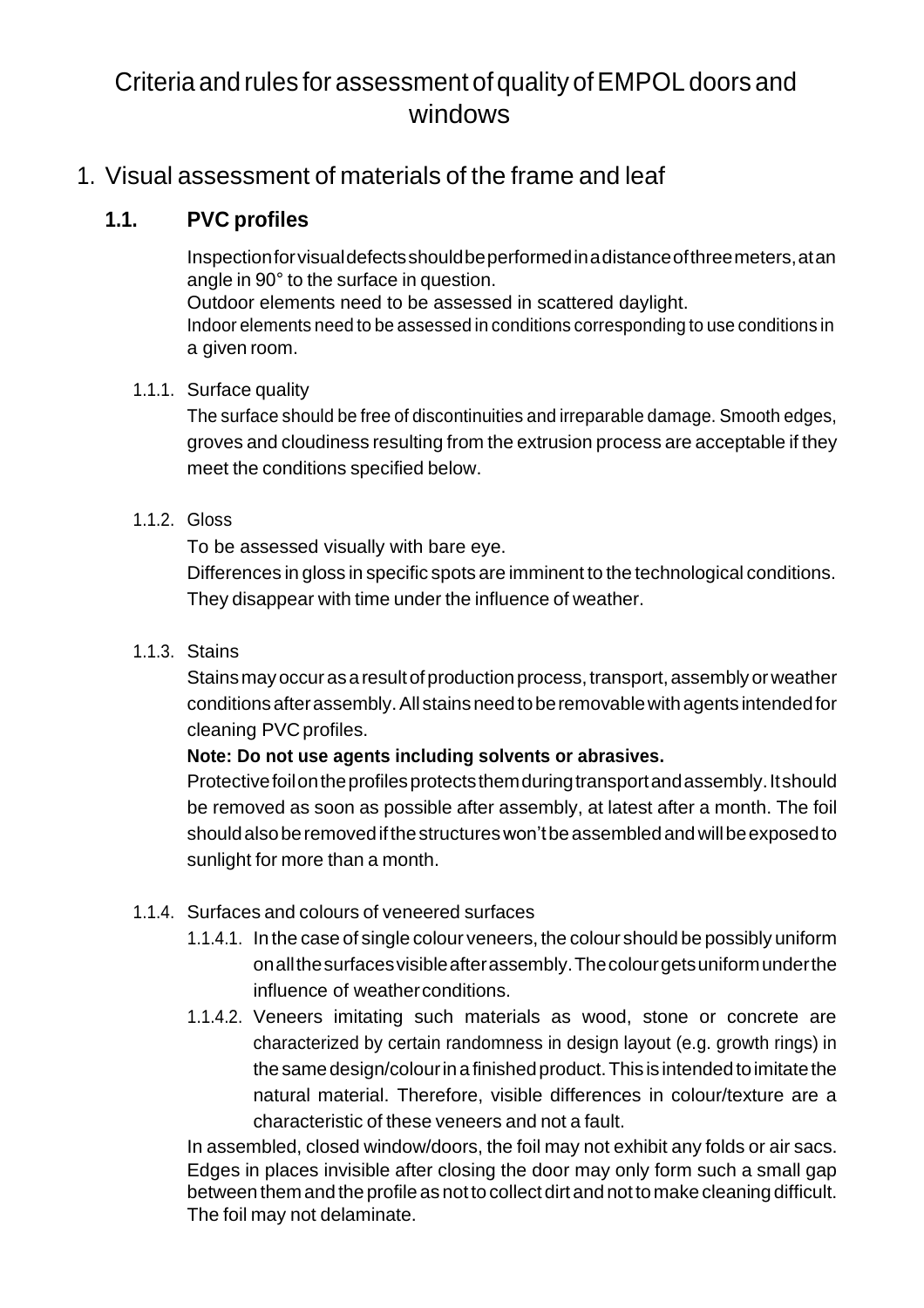In corner joints of profiles covered with foil the base material of the PVC profile is visible and it may have a colour other than the foil. This gap is painted with special markers into a colour similar to the foil applied.

1.1.5. Corner joints and position of the profiles with respect to one another.

CornerjointsofPVCprofilesarepressureweldedatanangleof45°or90°.Finished joint needs to be continuous and without inclusions, its colour should match the colouroftheprofiles.Deviationinpositionofvisibleprofilesurfacesmaynotexceed:

- $\bullet$  +/- 0.6 mm for profiles up to 80 mm thick
- +/- 1 mm for profiles thicker than 80 mm
- 1.1.6. Corrections made by a specialist

Small deformations, surface damage, clouding, contaminations etc. may be repaired by a specialist with appropriate tools and cleaning agents. Such repair does not reduce durability of the profiles.

When assessing repair the above-mentioned criteria apply.

# **1.2. Aluminium profiles**

Decorative effects (uniform structure, gloss, colour etc.) need to be assessed under scattered daylight, at 60° angle, in a distance of:

- more than 3 m for outdoor structures
- more than 2 m for indoor structures
- more than 5 m for façades

Powder coating may not exhibit any scratches reaching background material.

### 1.2.1. Features and faults of coated surfaces

Quality and aesthetic values of coated surfaces need to be assessed in line with the guidelines for Aluminium Profiles listed below.

None of the defects specified below may be visible from a distance specified in point 1.2.

Only surfaces visible in assembled, closed structure (window, doors etc.) are subject to assessment.

### 1.2.1.1. Gloss

Differences in gloss are acceptable if meeting the following criteria: Assessment of industrial surfaces with reflection measurement in line with lS0 2813:1994 (measurement geometry of 60°) within the following scopes:

- matte surfaces (cat. 1): 0-30 +/- 5 units
	- satin surfaces (cat. 2): 31-70 +/- 7 units
- high gloss surfaces (cat. 3): 71-100 +/- 10 units

If measurement with a glossmeter is not possible, visual inspection at the same angle with a reference sample is acceptable.

1.2.1.2. Coating thickness

Assessment in line with ISO 2360:1995. For each element measurements need to be performed in minimum five measurement areas (each with surface area of about 1 cm<sup>2</sup>). In each area 3 to 5 readings should be made and an arithmetic mean needs to be calculated (none of the means may be lower than  $48 \mu m$ ).

Arithmetic mean (from measurement areas) must be larger than 60 µm.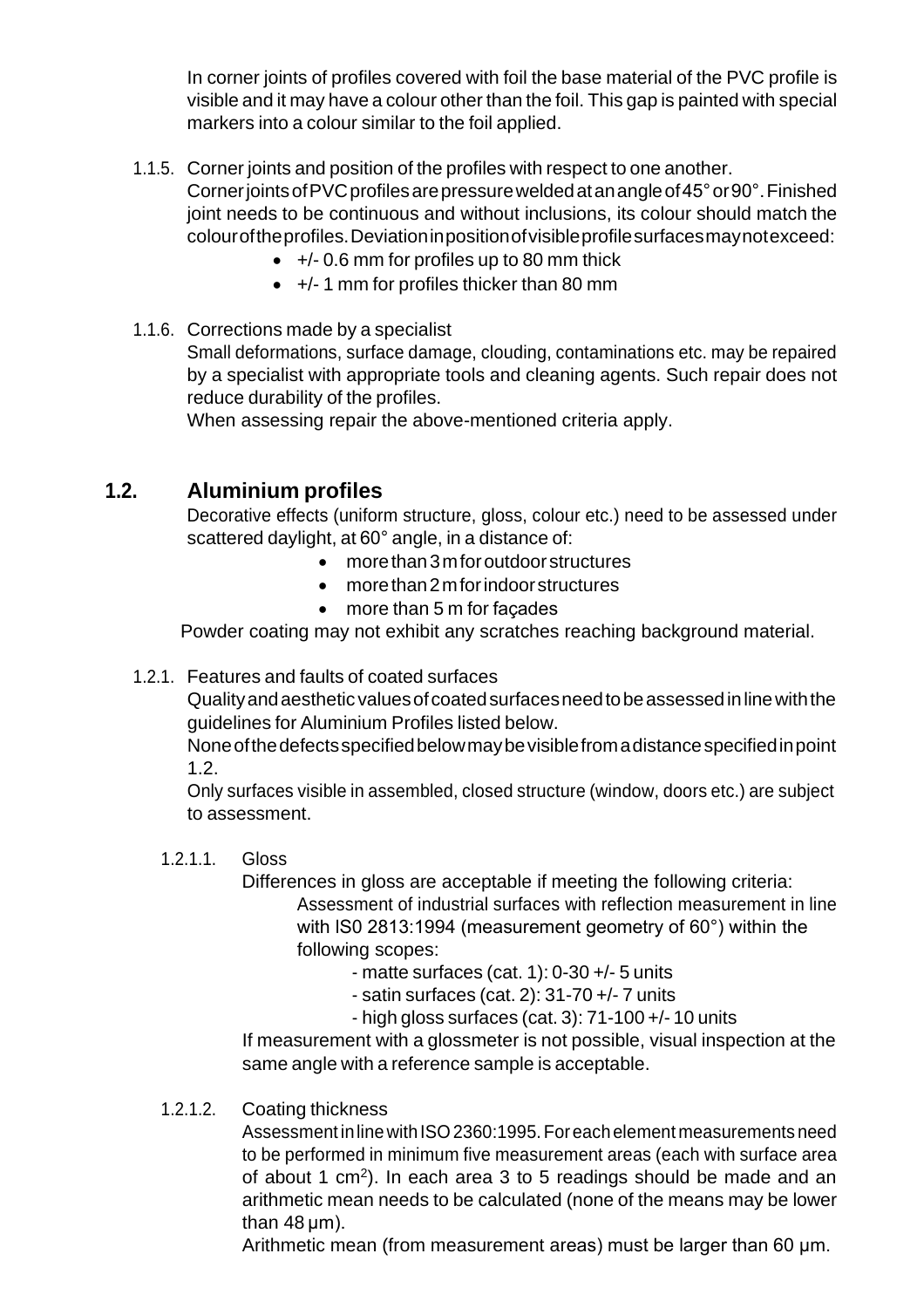# 1.2.1.3. Colour

Colour of profile varnish coating should be compared visually with the colour of a reference sample (in a shadow, at the same angle as assessed material). In case of doubt perform colour assessment in line with norm ISO 7724. Itdoesnotapplytocoatingswithmetalliceffect. Note:

Do not compare colours with colour samplers as these are demonstrative only.

- 1.2.1.4. Craters, air sacs
	- conditionally acceptable:  $0 < 0.5$  mm, 10 pcs per m or m2
- 1.2.1.5. Inclusions
	- conditionally allowable:  $0 < 0.5$  mm, 5 pcs per m or m2
- 1.2.1.6. Chips
	- Unacceptable
- 1.2.1.7. Sagging
	- Unacceptable
- 1.2.1.8. Orange peel effect
	- acceptable, with finestructure
	- acceptable with large structure and layer thickness exceeding 120 µm
- 1.2.1.9. Colour differences
	- acceptable, if they do not attract attentions during test conforming with the guidelines

With metallic colours larger colour discrepancies may occur. There are technologically conditioned and not a fault.

- 1.2.1.10. Grinding traces, indents,welds
	- acceptable, unless smooth finish was ordered
- 1.2.1.11. Mechanical damage occurring during production (e.g. indents, bulges, scratches)
	- acceptable, if they do not attract attentions during test conforming with the guidelines

1.2.2. Features and faults of anodized surfaces Qualityandaestheticvaluesofcoatedsurfacesneedtobeassessedinlinewiththe guidelines for Aluminium Profiles listed below. Noneofthedefectsspecifiedbelowmaybevisiblefromadistancespecifiedinpoint 1.2.

Only surfaces visible in assembled, closed structure (window, doors etc.) are subject to assessment.

1.2.2.1. Rib and bridge reflections, differences in gloss and colour, grinding traces, indents, welds, mechanical damage occurring during production (e.g. indents, bulges, scratches):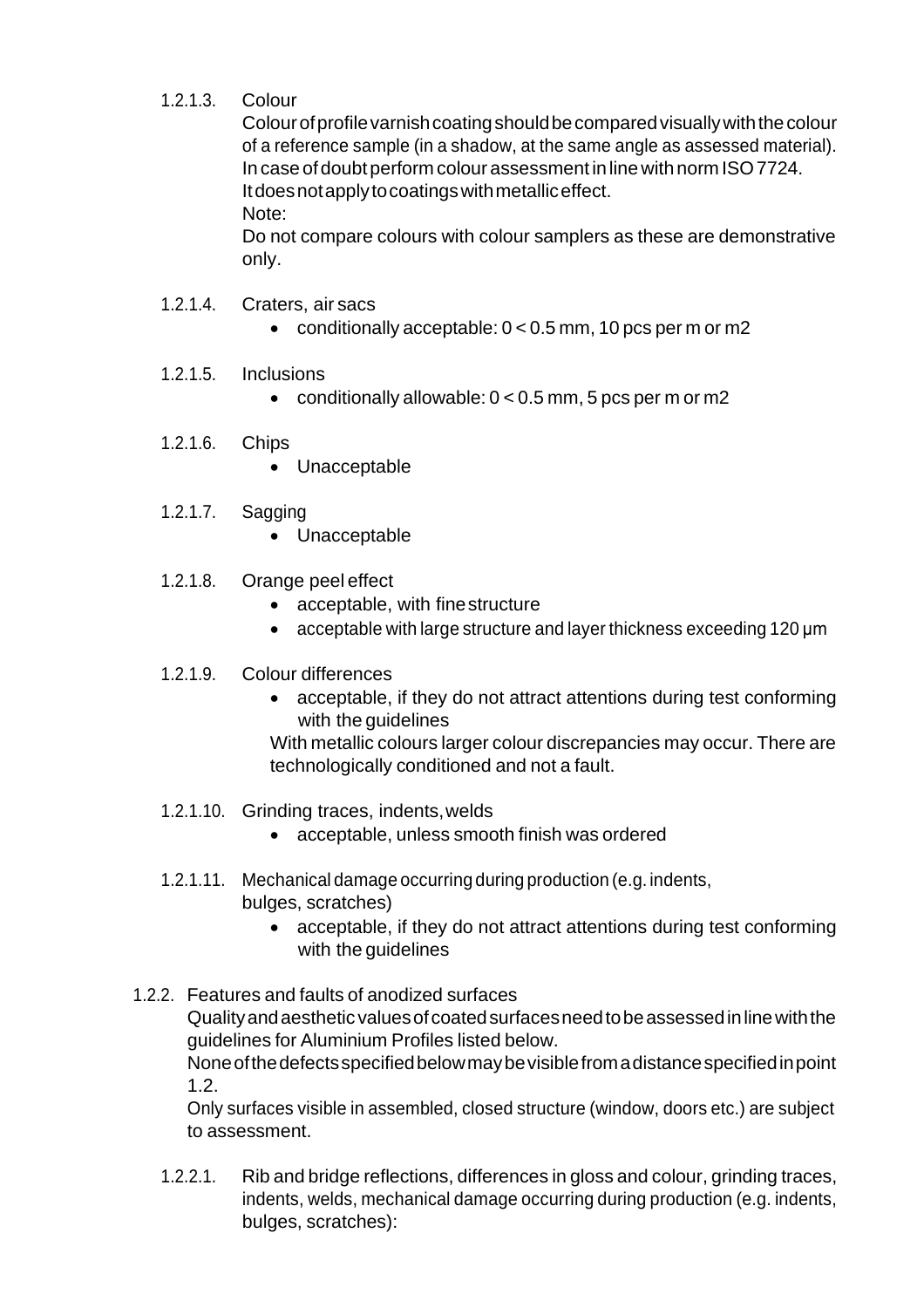- acceptable, if they do not attract attentions during test conforming with the guidelines
- 1.2.3. Corner joints and position of the profiles with respect to one another.
	- 1.2.3.1. Elements without mechanical joints, butt joints In the case of aluminium cover plates assembled on PVC elements, corner joints needs to be able to accommodate for temperature expansion of PVC. In such a case variation in gap width is construction-conditioned and thus acceptable.
	- 1.2.3.2. Mechanically joined elements, butt joints
		- Width of the gap between adjacent profiles may not exceed 0.2 mm
		- Width of the gap at surface shifting may not exceed 0.3 mm
	- 1.2.3.3. Welded joints
		- Finished joint needs to be continuous and without inclusions
		- For technological reasons small differences in profile geometry in welding spots areacceptable.
- 1.2.4. Differences in colour due to type of material Differences between profiles, cover plates, panels, connectors etc. are acceptable because of varying machining technologies, material etc. Differences may pertain to colour, structure, gloss etc. even though initial assumptions were the same.
- 1.2.5. Filiform corrosion

In places unprotected because of machining (e.g. drilling, milling, cutting etc.) corrosion occurs which is inevitable. It is recommended to clean and preserve these spots twice to delay the chemical reactions occurring there.

# 2. Glass quality assessmentcriteria

Glass assessment is performed:

- from a distance of minimum 2 meters
- in bright, scattered light
- with panel positionedvertically
- at 90° to panel surface
- against a greyscreen
- dividing the panel into two areas: major and edge

Glass defects visible under these conditions of observation are assessed in accordance with the conditions set out below.

### 2.1. Panel surface

The glass surface has three conventional areas: (1) edge, (2) edge, (3) central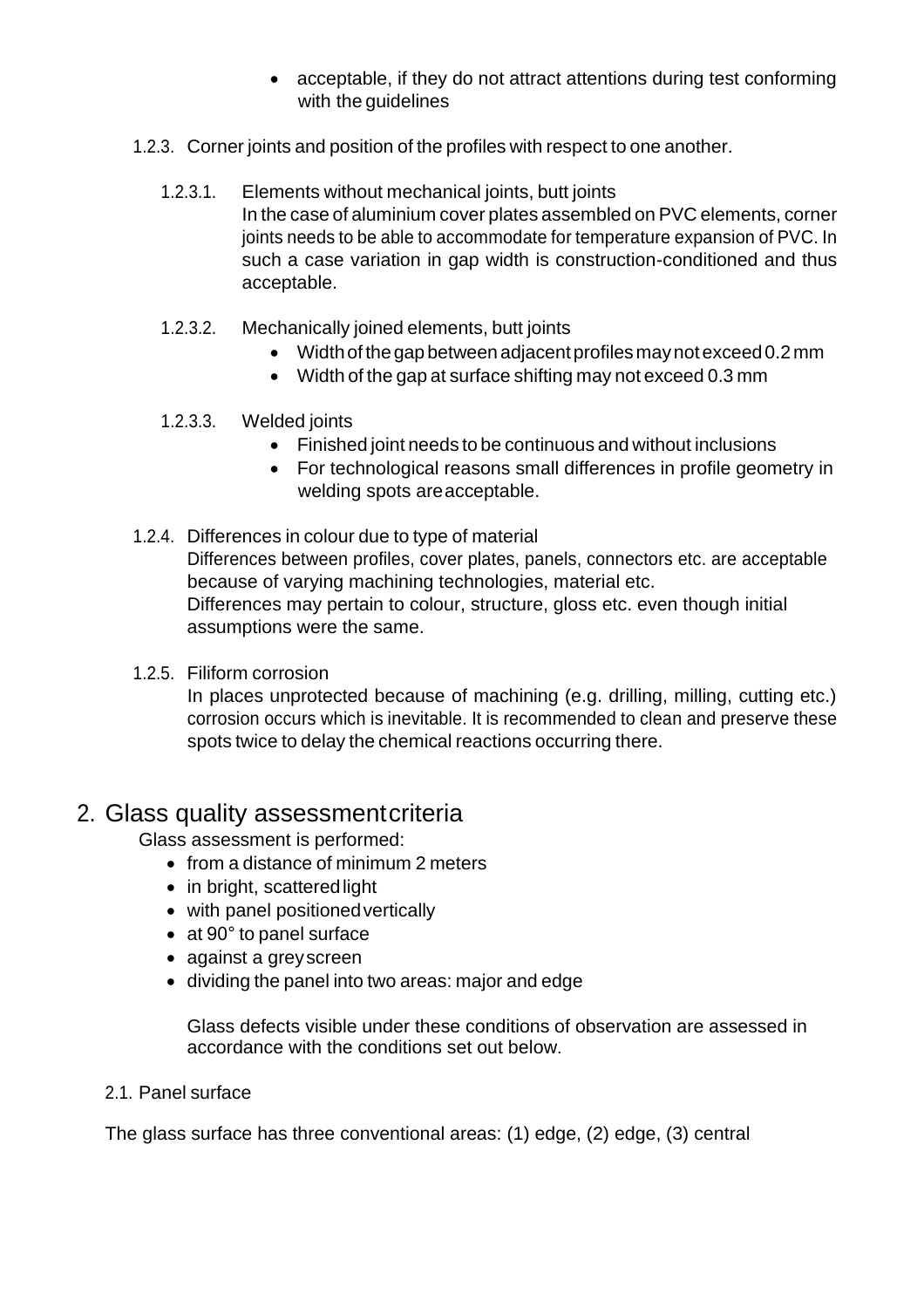

- (1) Edge area (most often covered with a window frame) 15 mm wide
- (2) Edge area 50 mm wide
- (3) Central area

Construction glass from which panels are made may exhibit varied characteristics resulting from varied production technologies. These features include e.g. scratches, dots, capillary scratches, inclusions etc.

Depending on their frequency, size, type and location it is assessed whether these are panel quality faults ornot.

| Fault name                                                                                     | Major area<br>(3)                                                                                                       | Edge area (external strip around)<br>$\mathbf{Z}$                                                             |
|------------------------------------------------------------------------------------------------|-------------------------------------------------------------------------------------------------------------------------|---------------------------------------------------------------------------------------------------------------|
|                                                                                                |                                                                                                                         | the panel, with width of 10% of<br>the size of multiple-glazed unit)                                          |
| Capillary scratches                                                                            | acceptable, if not clustered                                                                                            | acceptable, if not clustered                                                                                  |
| <b>Scratches</b>                                                                               | acceptable - single scratch with<br>length up to 15 mm, sum of all<br>scratch lengths may not exceed<br>$15 \text{ mm}$ | acceptable - single scratch with<br>length up to 30 mm, sum of all<br>scratch lengths may not exceed<br>90 mm |
| Point defects<br>$\cdot$ <0.5mm<br>$\bullet$ < 1.0 mm<br>$\text{-}$ <2.0 mm<br>$\cdot$ >2.0 mm | Acceptable<br>Acceptable, if not clustered<br>2 pcs per $m^2$ , max. 5 pc<br>Unacceptable                               | Acceptable<br>Allowable, if not clustered<br>1 pcperrm, persingle panel<br>side<br>Unacceptable               |

2.2. Glass fault in in multiple- and single-glazed units: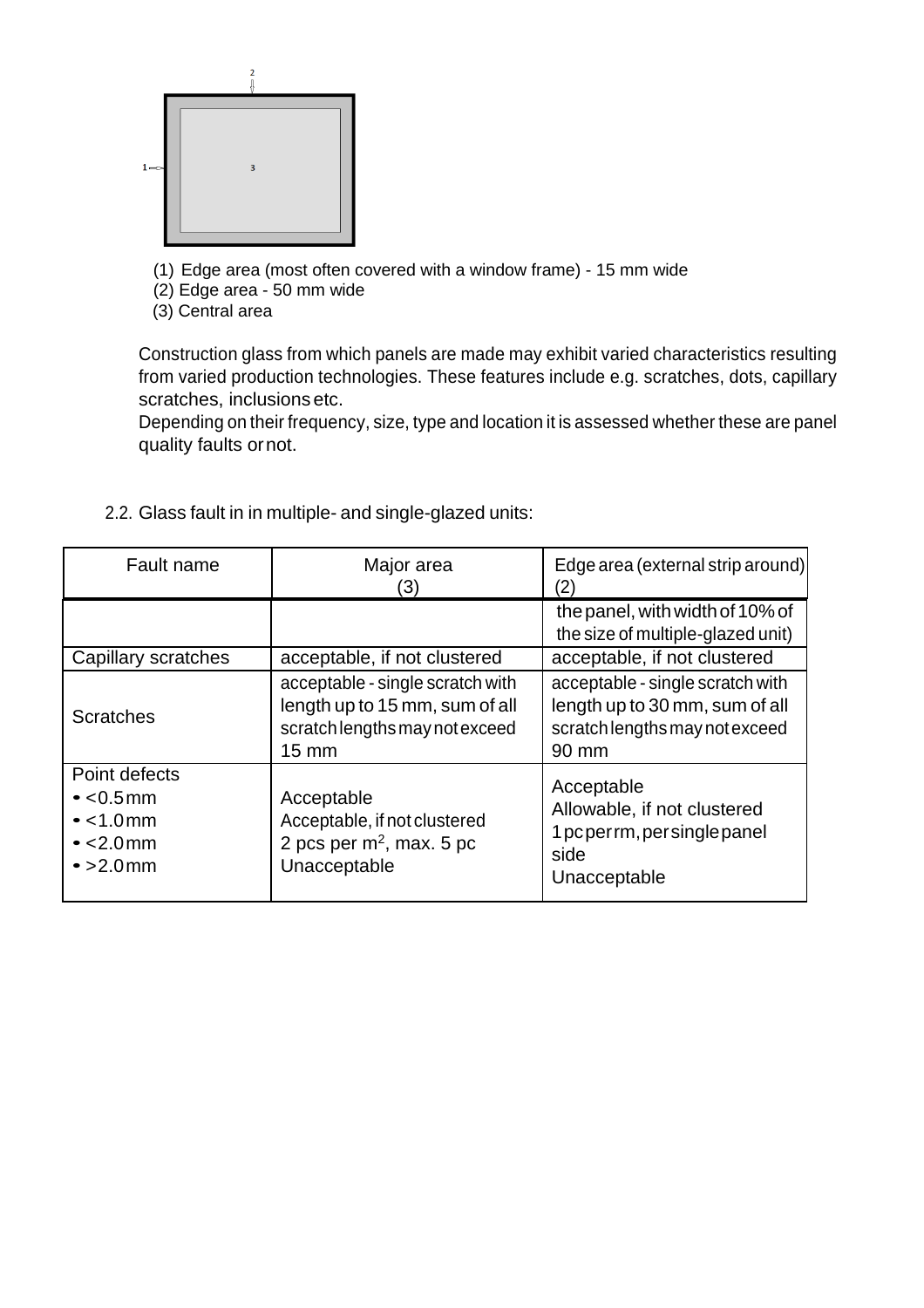### 2.3. Glass staining

No stains and contaminations acceptable inside multiple-glazed units if visible from 2 , greater than indicated in the table of defects.

| Parameter           | Acceptable tolerance                                                                  |  |
|---------------------|---------------------------------------------------------------------------------------|--|
| <b>Dimensions</b>   | $+2.0/-1.0$ mm                                                                        |  |
| <b>Thickness</b>    | $\pm$ 1.0 mm (relief annealed glass)<br>± 1.5 mm (quenched, layered, patterned glass) |  |
| diameter difference | $< 2$ mm/m                                                                            |  |
| panel shifting      | $< 2.0$ mm                                                                            |  |

2.4. Acceptance tolerances for dimensions and thickness of multiple-glazed units

### 2.5. Chips, dents, damage to panel edge

Faults in the form of chips along panel edges are acceptance up to 2 mm or 20% of glass thickness, isolated chips up to 6 mm. Cracks, even small ones are not acceptable and should be reported at the moment of panel acceptance.

#### 2.6. Glass type

It is considered a fault if panels are made from glass with parameters and look other than agreed in theorder.

### 2.7. Decorative elements -muntins

Decorative elements (muntins) may be placed inside the multiple-glazed unit as ordered by the purchaser. Order needs to specify: type, colour, geometrical layout of elements. Assessment method and requirements concerning precision and made quality for muntins are the same as for the whole multiple-glazed unit.

Because of the structure and decorative character some vibrations or muntins hitting against the panel may be observed. This phenomenon occurs especially when external vibrations are transferred to the panel (e.g. passage of a heavy vehicle), when opening/closing windows and doors, under pressure or temperature change. To reduce the occurrence of such cases, transparent silicone straps are used in muntin joining spots. Occurrence of vibrations is not considered a fault.

Changes in temperature may cause increase or reduction in length of muntins and thus small deformations.